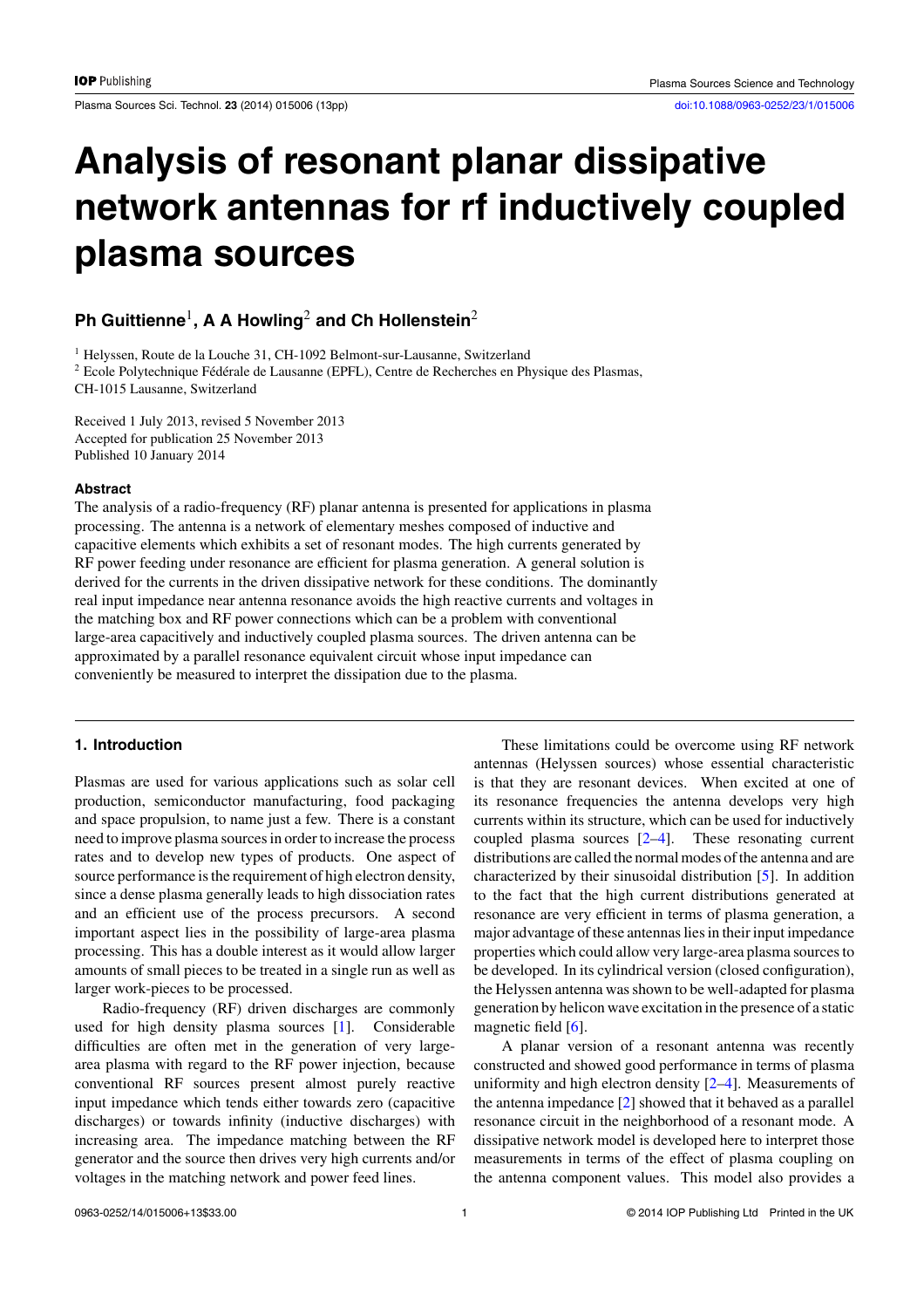<span id="page-1-0"></span>

**Figure 1.** High-pass dissipative ladder network made up of identical meshes, showing the leg inductances *L* with resistances *R*, linked by capacitances *C* with short connections of inductance *M* and resistance *r*.

basic theoretical framework to optimize the antenna design with regard to current uniformity and input impedance, in order to further develop the resonant network for plasma source applications. Experimental measurements of the influence of the mode structure on plasma uniformity [\[7\]](#page-11-0) will be discussed in future work.

The first part of this study describes the normal modes of the antenna, the second part gives a general solution for the currents of driven dissipative antennas, and in the third part, a parallel resonance equivalent circuit is derived in terms of the antenna components and their modifications due to plasma coupling.

## **2. Resonant planar network as an inductively coupled plasma source**

This work describes the principles of the Helyssen planar antenna [\[8\]](#page-11-0). Its structure and operating principles are similar to the closed cylindrical birdcage antenna previously described [\[5,](#page-11-0) [6\]](#page-11-0), but it is unwrapped to form an open and planar structure, as shown in figure 1. The planar structure is a segment of a ladder network which can also be called an open coil (or antenna) in the literature [\[5\]](#page-11-0). The planar antenna is suited for surface treatment of large flat areas, whereas the cylindrical version can be used as a volume plasma source for immersion of work-pieces [\[7\]](#page-11-0). Even though their applications are different, the circuit analysis of open and closed antennas is only distinguished by the boundary conditions inherent to their structure [\[5\]](#page-11-0). The closed antenna (birdcage) is well known for nuclear magnetic resonance (NMR) measurements where the  $m = 1$  mode is used to generate a uniform RF magnetic field to excite the nuclear spins in biological samples [\[5\]](#page-11-0). Driven birdcage resonators with losses were recently considered by Novikov [\[9\]](#page-11-0) using low impedance voltage sources applied to single mesh elements. Pascone *et al*[\[10\]](#page-11-0) and Tropp [\[11\]](#page-12-0) treated the birdcage resonator as a lossy transmission line. Other authors [\[12,](#page-12-0) [13\]](#page-12-0) represented the dissipation as an effective coil resistance. In this paper, we consider the general case of a dissipative planar resonant antenna, with arbitrary positions for the RF connections along one side, applied as a plasma source.

Throughout this work, a discrete component (lumped element) equivalent circuit analysis will be used. This is valid provided that all circuit dimensions are small compared with the wavelength of the RF excitation. Electromagnetic effects due to large dimensions and high frequencies will be considered in later work.

The balanced high-pass passive filter ladder network shown in figure 1 has shunt inductors and series capacitors. The inductors consist of conducting legs (rungs), regularly distributed, with each one connected at both ends to its closest neighbors by capacitors. In the RF range (1–100 MHz), the legs can be approximated by self-inductances *L* having a small resistance  $R$ . The high-quality-factor capacitors  $C$  in the two side-branches (the stringers) have metal leads to link the rungs together, having self-inductance *M* and resistance *r*. To a first order approximation for a dissipative antenna, therefore, the stringer impedances are  $Z_1 = 1/(j\omega C) + j\omega M + r$ , and the leg impedances are  $Z_2 = R + j\omega L$ , where  $\omega$  is the RF angular frequency. The mutual inductance between all conducting parts has a strong influence on the mode frequencies [\[5\]](#page-11-0), but its calculation is beyond the scope of this work. On the other hand, the mode structure of the currents and voltages calculated here is not strongly perturbed by the mutual inductance effect [\[2\]](#page-11-0). The general formulation given in this work can be applied to any configuration provided that the network is made up of identical elementary meshes. We consider high-pass networks as a specific example for plasma applications, although other resonant antenna configurations can also be envisaged (lowpass, hybrid, etc).

Experiments on rf network antennas for large-area and large-volume inductively coupled plasma sources have been described in [\[7\]](#page-11-0) where it was shown that further understanding of the antenna–plasma coupling requires an analysis of the dissipative network antenna. As an example, the data points in figure  $2(a)$  $2(a)$  show the impedance of a planar 23-leg antenna measured without plasma [\[2\]](#page-11-0). The fitted line demonstrates that the network of figure 1 can be well represented by a parallel resonance equivalent circuit. In the presence of a low pressure gas, capacitive coupling from the high-voltage points on the antenna ignites a plasma; the antenna input impedance does not change significantly because the capacitance between the antenna and plasma is small compared with the antenna capacitances *C* [\[7\]](#page-11-0). As the antenna input power is raised, currents induced in the plasma then cause a transition to an inductively coupled plasma [\[7,](#page-11-0) [14–18\]](#page-12-0). The input impedance of the antenna changes strongly as shown by the example in figure [2\(](#page-2-0)*b*). This change is due to plasma–antenna coupling by transformer action as described by Piejak *et al* [\[14\]](#page-12-0).

In this case, each leg in figure 1 can be considered to be a primary circuit (self-inductance  $L_0$ , resistance  $R_0$ , in figure [3\)](#page-2-0) which induces a skin current in the plasma. This induced current can be considered as a secondary circuit having a geometric (or magnetic) self-inductance *L*<sup>2</sup> and a plasma impedance [\[14\]](#page-12-0). The plasma impedance is proportional to the plasma complex (vector) resistivity  $\rho = (v + j\omega)m_e/(n_e e^2)$ , where  $m_e$  and  $n_e$  are the electron mass and number density and *ν* is the effective electron collision frequency due to collisions with the neutral gas [\[1\]](#page-11-0). Hence, if the resistance of the plasma current path in the secondary circuit has a value  $R_2$ , then the reactance of this plasma current path is  $j\omega R_2/v$ , with respect to the ratio of the real and imaginary parts of the plasma resistivity. This plasma reactance can be written as an effective plasma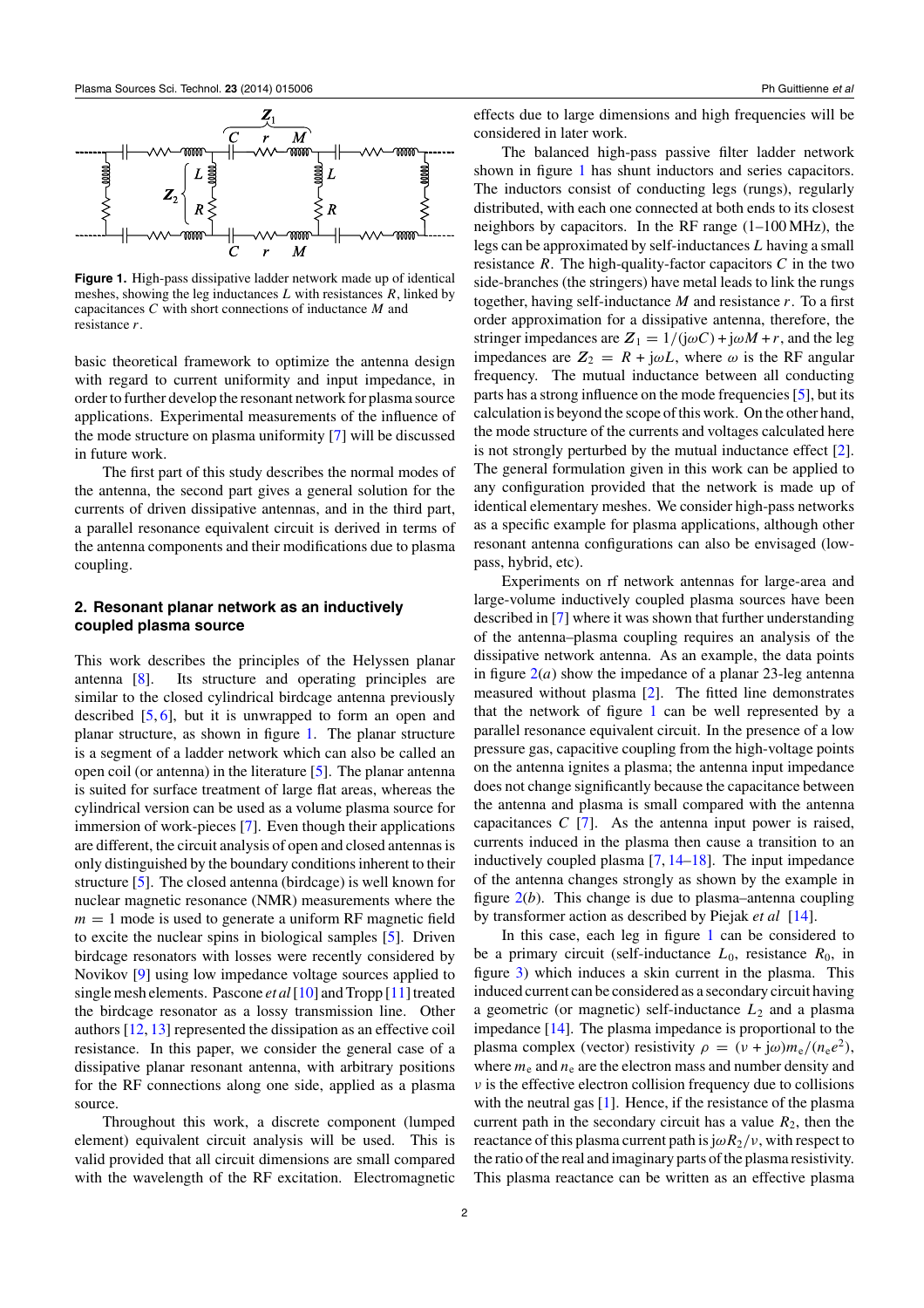<span id="page-2-0"></span>

**Figure 2.** The antenna impedance magnitude (squares) and phase (circles) measured in the neighborhood of the  $m = 6$  mode (*a*) without plasma; and (*b*) with a low power plasma (80 W) in 5 Pa of argon. The lines show fitted curves using a parallel resonance equivalent circuit for each case: (*a*) 13.13 nF in parallel with a series combination of 10.55 nH and 2.65 m $\Omega$ ; (*b*) 15.09 nF in parallel with a series combination of 9.166 nH and 6.68 m $\Omega$ . The dotted lines show the shift in the resonance frequency from 13.525 MHz (without plasma) to 13.532 MHz for the low power plasma. Data taken from [\[2\]](#page-11-0).

inductance  $L_e = R_2/v$ , as shown schematically in figure 3, which is physically due to electron inertia [\[14\]](#page-12-0).

The induced current can be approximated as an image current in a perfectly conducting plane at some arbitrary position in the plasma, such as at half the skin depth from the antenna–plasma interface  $[19]$ . Values for  $L_0$ ,  $L_2$ , and their mutual inductance  $M_{02}$  can be calculated using expressions for the inductance of linear conductors and the image current method [\[20\]](#page-12-0). The impedance of each leg in the presence of plasma inductive coupling is given by the series equivalent circuit in figure 3 where the secondary (plasma) circuit is transformed in terms of the primary circuit current [\[14,](#page-12-0) [21\]](#page-12-0). Finally, the leg impedance  $Z_2 = R + j\omega L$  in figure [1](#page-1-0) is represented by  $R_0 + j\omega L_0$  in the absence of plasma, and  $(R_0 + aR_2) + j\omega(L_0 - aL_2 - aR_2/\nu)$  in the presence of plasma inductive coupling [\[14\]](#page-12-0), where  $a = \omega^2 M_{02}^2/[(\omega L_2 +$ 



**Figure 3.** Electrical circuit of the current  $i<sub>p</sub>$  in the leg (primary circuit: self-inductance  $L_0$ , resistance  $R_0$ ) inductively coupled with the plasma current  $i<sub>s</sub>$  (secondary circuit: self-inductance  $L<sub>2</sub>$ , plasma resistance  $R_2$ , plasma self-inductance  $L_e$ ), via their mutual inductance  $M_{02}$ . The secondary circuit can be transformed into a series equivalent circuit (total self-inductance *L*, total resistance *R*) in terms of the primary circuit current. The notation of [\[14\]](#page-12-0) is used.

 $R_2\omega/\nu$ <sup>2</sup> +  $R_2$ <sup>2</sup>] is a transformation factor. Hence the analysis of the antenna network properties can be carried out using the circuit of figure [1,](#page-1-0) on the understanding that the value of  $Z_2 =$  $R + j\omega L$  depends on whether there is plasma or not. Note that inductive coupling to the plasma increases the leg resistance by  $aR_2$ , and decreases the leg inductance by  $(aL_2 + aR_2/v)$ . The stringer impedances  $Z_1$  are also transformed by plasma coupling although the effect is relatively small because the stringers are short compared with the legs.

It is interesting to note that the particular case of a linear conductor coupled with a conducting, dissipative medium can also be analyzed by the complex-image method [\[22–24\]](#page-12-0) which gives a self-consistent calculation of the line impedance in terms of the medium conductivity. There is then no need to assume a perfectly conducting plane at an arbitrary position. However, comparison between the transformer method above and the complex-image method goes beyond the scope of this work.

Estimation of the plasma parameters using the antenna input impedance measurements of figure 2 is considered further in section [5.1.](#page-9-0) First of all, however, in the following sections it is necessary to calculate the relation between the antenna input impedance and the impedances of the legs and stringers which make up the network [\[7\]](#page-11-0).

#### **3. Normal modes in ladder networks**

In figure [4,](#page-3-0)  $I_n$ ,  $M_n$  and  $K_n$  are currents while  $A_n$  and  $B_n$ denote the potentials at the antenna nodes. Ladder networks are conventionally analysed using a loop current description [\[5\]](#page-11-0), where the loop current  $J_n$  in each section is given by  $J_n = M_n = -K_n$ , and  $I_n = J_n - J_{n-1}$ . However, to treat the general case of a dissipative-driven antenna in section [4,](#page-4-0) we will have to introduce into the circuit analysis the input current  $i_{\text{rf}}$  driven by the antenna RF power supply. This injection of RF current means that  $M_n = -K_n$  does not hold everywhere on the antenna, and so the loop current description cannot be used for the dissipative-driven antenna. For consistent notation throughout this work, we will therefore use  $K_n$  and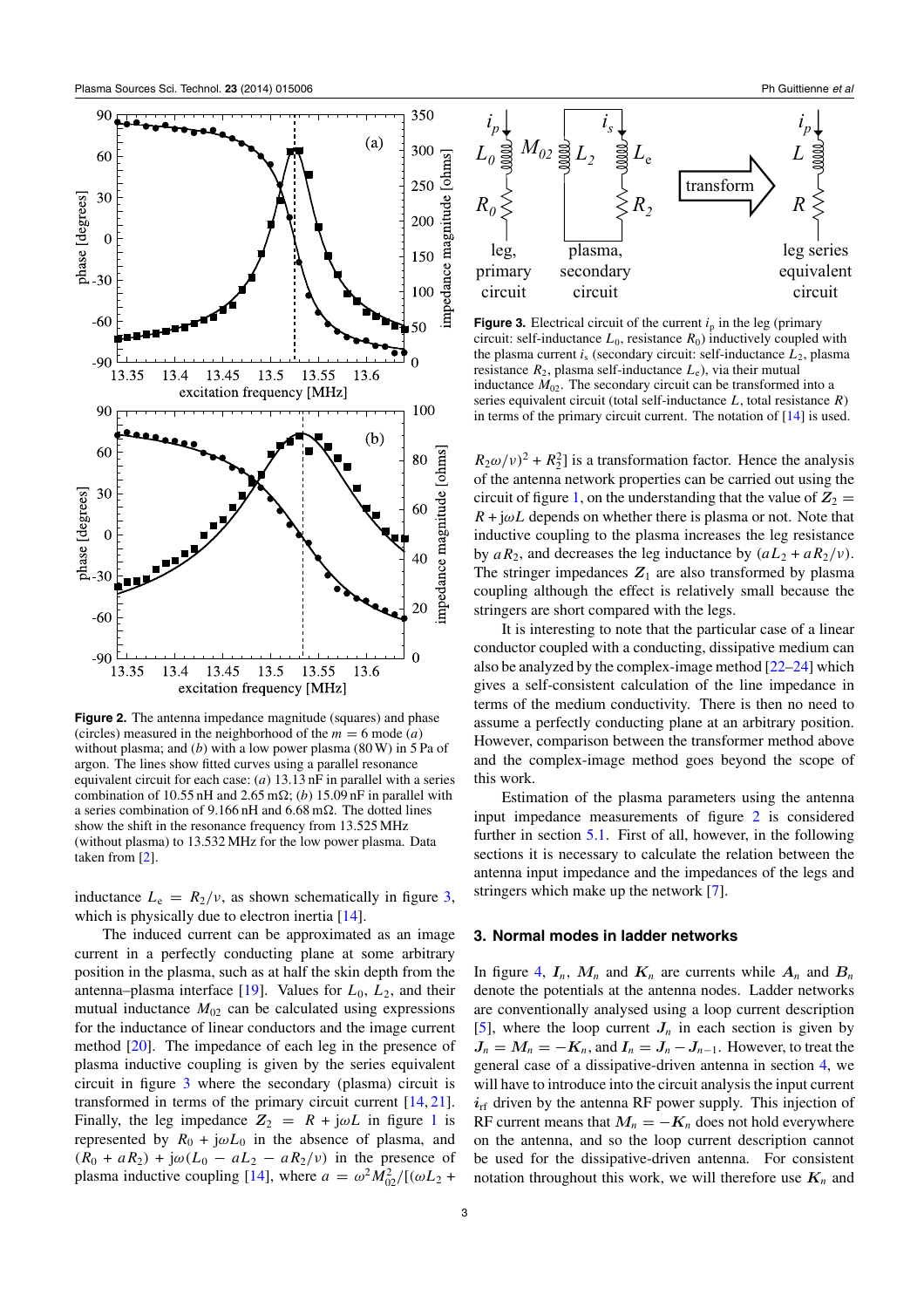<span id="page-3-0"></span>

**Figure 4.** A ladder network segment with *N* legs made up of stringer impedances  $Z_1$  and leg impedances  $Z_2$ .

 $M<sub>n</sub>$  instead of loop currents  $J<sub>n</sub>$ . A derivation of the normal mode frequencies and current distributions [\[5\]](#page-11-0) is now briefly reviewed to introduce the notation and to give a reference point for comparison of the general solution for dissipative antennas in section [4.](#page-4-0)

#### *3.1. General solution for the leg currents, I<sup>n</sup>*

For the currents and impedances defined in the *n*th elementary mesh of figure 4, the general set of equations for the circuit analysis is given by Kirchhoff's and Ohm's laws for the currents and voltages,

$$
M_n = M_{n-1} + I_n, \tag{1}
$$

$$
K_n = K_{n-1} - I_n, \tag{2}
$$

$$
Z_2I_n + Z_1M_n - Z_2I_{n+1} - Z_1K_n = 0.
$$
 (3)

A recurrence relation for the leg currents  $I_n$  is obtained by subtracting the voltage equation for the  $(n - 1)$ th mesh and eliminating  $M_n$  and  $K_n$  using (1) and (2):

$$
I_{n+1} - 2\left(1 + \frac{Z_1}{Z_2}\right)I_n + I_{n-1} = 0.
$$
 (4)

The conventional solution is  $I_n = a_1 \Gamma_1^n + a_2 \Gamma_2^n$ , where  $\Gamma_1$  and **Γ**<sup>2</sup> are the roots of the quadratic characteristic equation which can be arranged as

$$
\frac{\Gamma + 1/\Gamma}{2} = \left(1 + \frac{Z_1}{Z_2}\right). \tag{5}
$$

Recognizing that these roots are reciprocal, we write  $\Gamma_1 = e^{-\gamma}$ and  $\Gamma_2 = e^{\gamma}$ , whereupon the characteristic equation becomes

$$
\cosh \gamma = \left(1 + \frac{Z_1}{Z_2}\right),\tag{6}
$$

and the general solution for the antenna leg currents is therefore

$$
I_n = a_1 e^{-\gamma n} + a_2 e^{\gamma n}, \qquad (7)
$$

where  $a_1$  and  $a_2$  are complex constants to be determined from boundary conditions. The solution given by (6) and (7) holds for any impedances  $Z_1$  and  $Z_2$ , and is therefore valid for dissipative antennas also. For harmonic currents with  $e^{j\omega t}$  time dependence, the leg currents are  $I_n e^{j\omega t}$  so that the general solution is seen to consist of a forward traveling wave  $a_1 \exp(j\omega t - \gamma n)$  and a backward traveling wave  $a_2 \exp(j\omega t + \gamma n)$ , where  $\gamma = \alpha + j\beta$  is the propagation constant,  $\alpha$  is the attenuation constant per section and  $\beta$  is the phase change per section ( $\alpha$  and  $\beta$  are both real).

### *3.2. Normal modes for a non-dissipative planar antenna*

For a non-dissipative ladder network, the impedances  $Z_1$  =  $1/(\mathrm{j}\omega C) + \mathrm{j}\omega M$  and  $Z_2 = \mathrm{j}\omega L$  are purely imaginary and their ratio in  $(6)$  is purely real. The propagation constant then corresponds to  $\gamma = i\beta$  in (6):

$$
\cos \beta = 1 + \frac{M}{L} - \frac{1}{\omega^2 LC}.
$$
 (8)

For this special case of a lossless antenna, there is no injection of RF current to consider and so  $M_n = -K_n$ . Using  $(1)$ –(3) gives the same recurrence relation as for  $I_n$ , hence  $M_n = -K_n = b_1 e^{-j\beta n} + b_2 e^{j\beta n}$ . Recognizing that  $M_0 = 0$ from figure 4, we have  $b_1 = -b_2$ , and the currents  $M_n$  in the non-dissipative ladder network are therefore proportional to  $\sin(n\beta)$ . The finite length condition  $M_N = 0$  further implies that  $N\beta = m\pi$ . When combined with (8), this leads to the existence of normal mode frequencies [\[5\]](#page-11-0)

$$
\omega_m = \frac{1}{\sqrt{C\left(M + 2L\sin^2\left(\frac{m\pi}{2N}\right)\right)}},
$$
  
( $m = 1, 2, ..., N - 1$ ), (9)

and imposes the spatial distribution for *Mn*:

$$
M_n \propto \sin\left(n\frac{m\pi}{N}\right), \qquad (m = 1, 2, \dots, N-1), \qquad (10)
$$

where the phase shift per section  $\beta = \frac{m\pi}{N}$  is proportional to the mode number *m*. The normal mode current in each leg, using  $(10)$  in  $(1)$ , is given by  $[5]$ 

$$
I_n \propto \sin\left(\frac{m\pi}{2N}\right)\cos\left[\left(n-\frac{1}{2}\right)\frac{m\pi}{N}\right],
$$
  
(*m* = 1, 2, ..., *N* - 1). (11)

To summarize, a *N*-leg lossless planar antenna presents  $(N - 1)$  normal modes [\[5\]](#page-11-0) whose current amplitudes have sinusoidal spatial distributions and which oscillate in phase.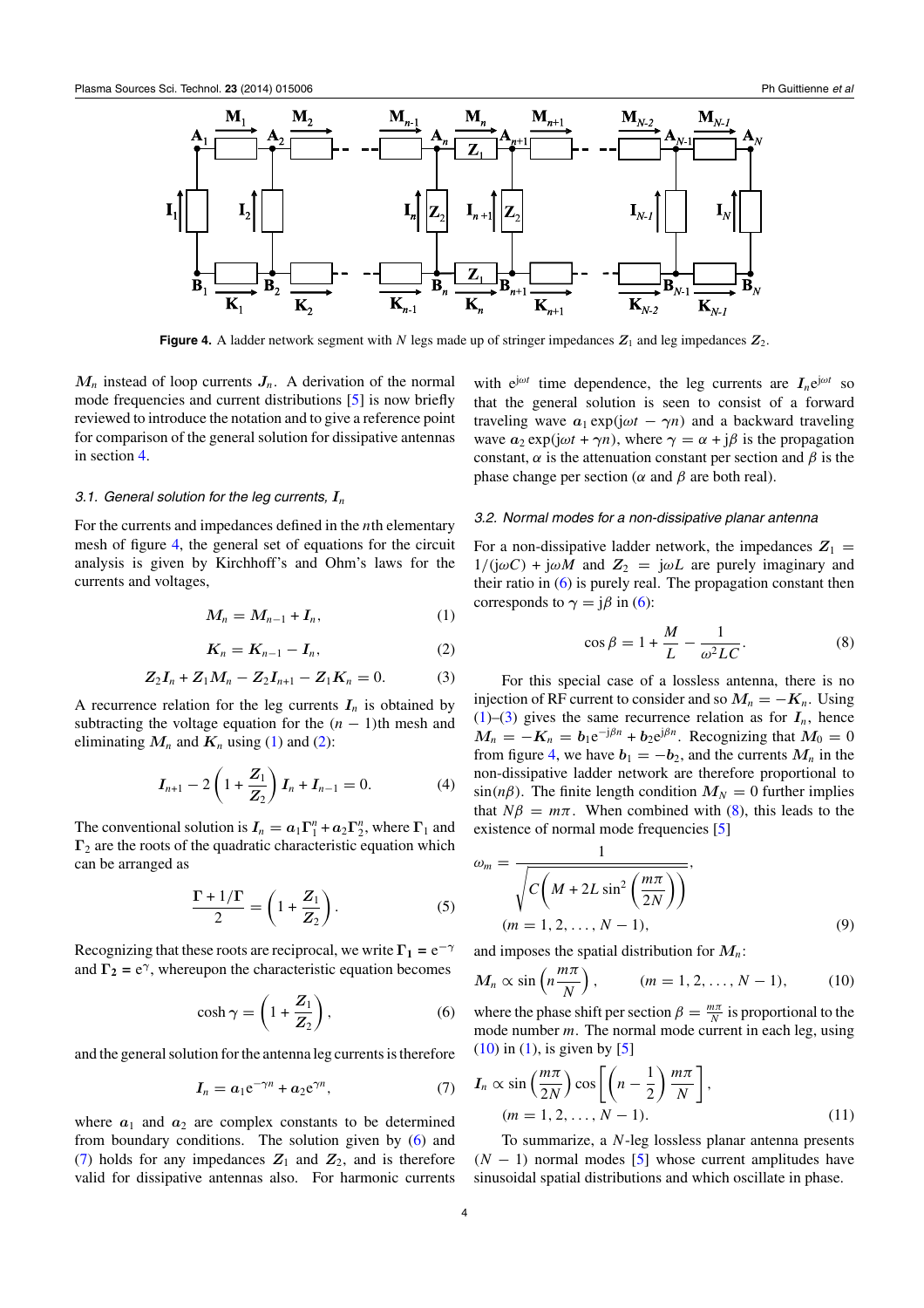<span id="page-4-0"></span>

**Figure 5.** Equivalent circuit of a Helyssen-driven planar antenna showing the three parts I, II, and III. The driving current  $i<sub>rf</sub>$  from the RF power supply is fed into the antenna via node  $n = N_f$  with the return path via node  $N_g$ . The boundaries between the three parts are defined by the nodes  $N_g$  and  $N_f$ , where  $N_g < N_f$  in this work.

### **4. Dissipative networks: Helyssen plasma sources**

A real antenna dissipates power due to the electrical resistance of its components. Furthermore, when used as a plasma source, power injected into the antenna is partially transferred to the plasma by coupling to the dissipative medium. The question then arises as to whether the resonance properties of non-dissipative antennas are preserved in the presence of such a coupling to efficiently maintain a well-controlled plasma source. In the following, the resistances *R* and *r* are responsible for the power dissipation, and the impedances are now  $Z_1 = r + 1/(\mathbf{i}\omega C) + \mathbf{i}\omega M$  and  $Z_2 = R + \mathbf{i}\omega L$ . For an antenna used as an inductively coupled plasma source, a realistic value for *R* would not be more than a few ohms (an estimate of  $R < 122 \text{ m}\Omega$  is derived in section [5.1\)](#page-9-0).

We define a Helyssen planar resonant antenna as a driven, dissipative ladder network with arbitrary feed-point positions for the RF power connections, as shown in figure 5. This work considers the following points for antenna design:

- (i) The values of the antenna input impedance and the antenna components *L, R,C,M, r*;
- (ii) Optimum design of the connection configuration and the choice of mode;
- (iii) Estimation of the current and mode perturbations due to the injected rf driving current, and the effect of plasma on the antenna impedance and its component values.

## *4.1. Current distribution in a dissipative antenna with arbitrary connection configuration*

Because of current injection  $i_{rf}$  from the RF power supply (figure 5), a single solution for the whole antenna can no longer be found. Instead, separate solutions have to be determined for each part of the antenna, with respect to the boundary conditions at the nodes of current injection.

The total net current along the line is  $i_{\text{line}} = M_n + K_n$ . By adding [\(1\)](#page-3-0) and [\(2\)](#page-3-0),  $i_{\text{line}} = M_n + K_n = M_{n-1} + K_{n-1}$  which is constant along a line segment if not interrupted by current

injection nodes. For current continuity, referring to figure 5,  $i_{\text{line}} = 0$  in parts I and III, and  $i_{\text{line}} = -i_{\text{rf}}$  in part II of the line which carries the RF current circulating via the RF power supply.

For antenna impedance calculations, it will also be necessary to consider the RF voltages  $A_n$  and  $B_n$  at the antenna nodes in figure 5. The voltages across the antenna impedances, by Ohm's law, are

$$
\boldsymbol{A}_n - \boldsymbol{A}_{n+1} = \boldsymbol{Z}_1 \boldsymbol{M}_n, \tag{12}
$$

$$
B_n - B_{n+1} = Z_1 K_n, \qquad (13)
$$

$$
B_n - A_n = Z_2 I_n. \tag{14}
$$

The sum of (12) and (13) is  $(A_n + B_n) - (A_{n+1} + B_{n+1}) =$  $Z_1(M_n + K_n)$  from which the sum of voltages at the *n*th node can be written as

$$
A_n + B_n = V_0 - nZ_1 i_{\text{line}}, \qquad (15)
$$

where  $V_0$  is a different constant for each part. Using  $(14)$  and (15), the node voltages in terms of the dissipative antenna leg currents  $I_n$  are

$$
A_n = [V_0 - nZ_1 i_{\text{line}} - Z_2 I_n]/2, \qquad (16)
$$

$$
B_n = [V_0 - nZ_1 i_{\text{line}} + Z_2 I_n]/2, \qquad (17)
$$

where  $i_{\text{line}} = 0$  for parts I and III, and  $i_{\text{line}} = -i_{\text{rf}}$  in part II as above. The stringer currents are then found using  $(12)$  and  $(13)$ :

$$
M_n = \left[ i_{\text{line}} + \frac{Z_2}{Z_1} (I_{n+1} - I_n) \right] / 2, \tag{18}
$$

$$
K_n = \left[ i_{\text{line}} - \frac{Z_2}{Z_1} (I_{n+1} - I_n) \right] / 2, \tag{19}
$$

where it can be seen that, in part II of the antenna, the circulating RF current  $i_{\text{line}} = -i_{\text{rf}}$  is shared equally between the two stringers of the antenna.

The solution for the currents in the dissipative antenna is shown in appendix  $\overline{A}$ , and figure [6](#page-5-0) shows the calculated current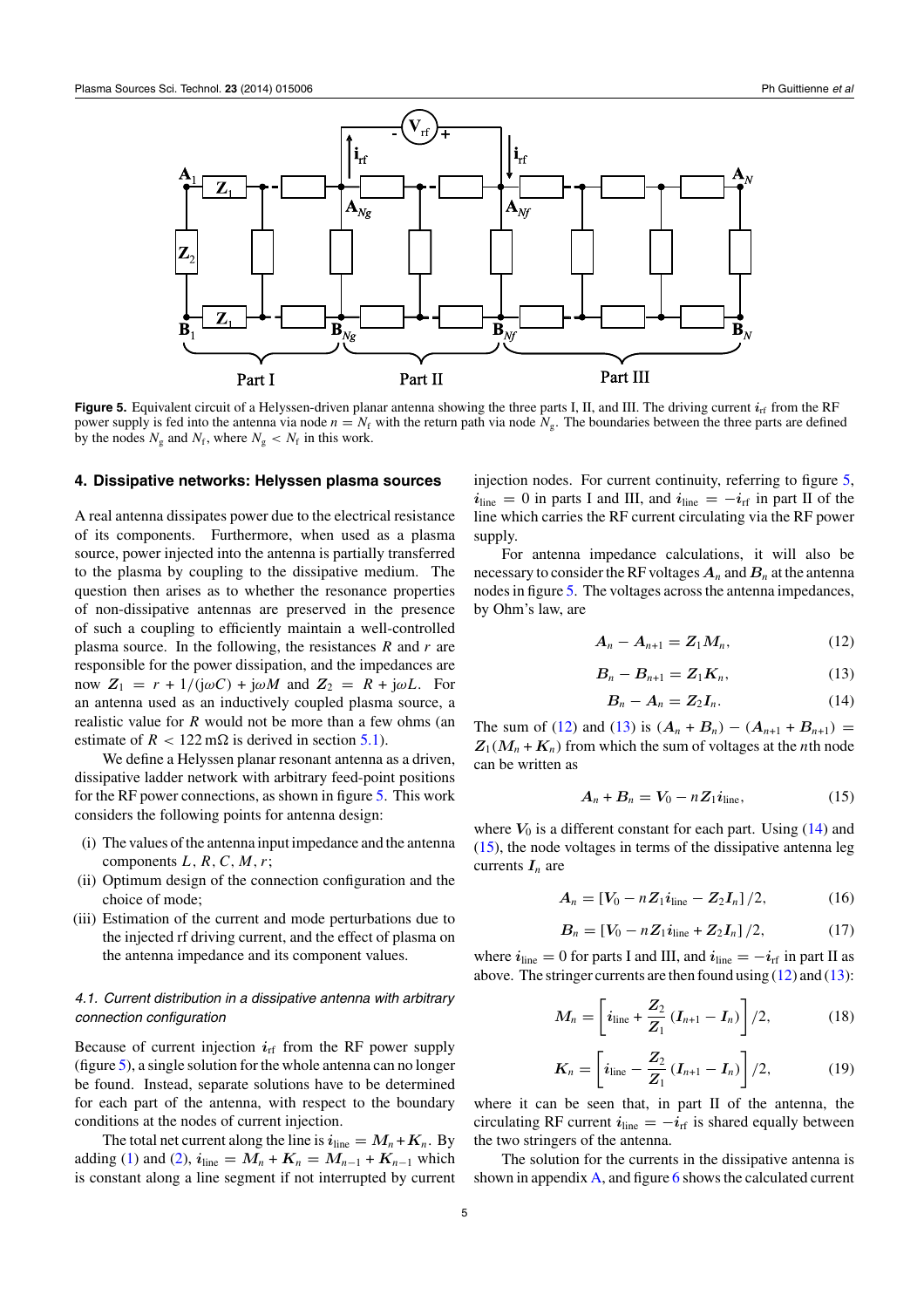<span id="page-5-0"></span>

**Figure 6.** Driven RF currents in a dissipative antenna calculated for RF connection points  $N_f = 12$  and (*a*)  $N_g = 8$ , or (*b*)  $N_g = 4$ . Left: leg currents  $I_n$ , where the RF connection positions are marked by circles. Right: stringer currents, full line  $M_n$ , dashed line  $K_n$ . Representative experimental antenna component values:  $N = 23$  legs,  $L = 143$  nH,  $R = 36$  mΩ,  $C = 2.6$  nF,  $M = 7.9$  nH,  $r = 2$  mΩ. Mode  $m = 6$ , at time  $\exp(j\omega t) = \exp(j\pi/4)$  for RF current  $|i_{\text{rf}}| = 1$  A.

distribution in the legs and stringers of a dissipative antenna corresponding to an experimental arrangement [\[2,](#page-11-0) [3\]](#page-11-0). Two cases are shown: *(a)* for feed-points  $(N_g, N_f) = (8, 12)$  where the antenna resonant currents are much larger than *i*rf; and *(b)* for feed-points  $(N_g, N_f) = (4, 12)$  where  $i_{\rm rf}$  is comparable to the antenna currents. The arrows in *(b)* mark the differences in the  $M_n$  currents at nodes  $N_g$  and  $N_f$  which arise to respect current continuity with the RF current injection. From the point of view of current uniformity, it is clearly necessary to arrange for the RF input current to be as small as possible compared with the antenna currents.

At resonance, in the limit of weak dissipation,  $\alpha \rightarrow 0$ , the current distributions  $(A.1)$ – $(A.3)$  in all three parts tend towards the same limit (see section  $B.1$  in the appendix):

$$
\left(\frac{I_n}{i_{\text{rf}}}\right)_{\alpha \to 0} \simeq \left(\frac{j}{\alpha N}\right) \cdot \sin\left(\frac{m\pi}{2N}\right) \cos\left[\left(n - \frac{1}{2}\right)\frac{m\pi}{N}\right]
$$
\n
$$
\cdot \left[\frac{D}{\cos\left(\frac{m\pi}{2N}\right)}\right],
$$
\n(20)

$$
D = \cos\left[\left(N_g - \frac{1}{2}\right)\frac{m\pi}{N}\right] - \cos\left[\left(N_f - \frac{1}{2}\right)\frac{m\pi}{N}\right].
$$
 (21)

The first bracket of  $(20)$  shows that the RF driving current  $i_{\text{rf}}$  is in phase quadrature ( $j = e^{i\pi/2}$ ) with respect to the leg currents *I<sub>n</sub>*. The inverse dependence on *α* means that the driving current becomes negligible compared with the leg currents,  $|i_{\text{rf}}| \ll |I_n|$ , in the limit of a lossless antenna, i.e. a non-zero

resonant current persists as the driving current tends to zero. The (sin, cos) product in [\(20\)](#page-4-0) shows that the normal mode current distribution [\(11\)](#page-3-0) is recovered for a weakly dissipative antenna. Also, the amplitude of the spatial distribution of leg currents becomes uniform along all three parts of the antenna in the normal mode limit  $\alpha \rightarrow 0$  because the driving current  $i_{\text{rf}}$  becomes negligible compared with  $I_n$ . The factor *D* in [\(20\)](#page-4-0) accounts for the choices of mode number *m* and of RF current injection connections  $(N_g, N_f)$ . When the injection points coincide with a maximum and a minimum in the leg currents, as for  $(N_g, N_f) = (8, 12)$  in figure  $6(a)$ , the RF excitation is efficiently coupled to the antenna resonant current distribution, then  $|I_n/i_{\text{rf}}| \gg 1$ , and  $|D| = 1.99$  is close to its maximum of 2. Conversely, when the RF connections positions do not correspond to the normal mode spatial variation of the leg currents, as for  $(N_g, N_f) = (4, 12)$  in figure 6(*b*), the driven currents  $I_n$  are not large compared with the RF current, and  $|D| = 0.037$  is close to zero. The importance of *D* for the antenna input impedance is described in section [4.3.](#page-6-0)

#### *4.2. Input impedance of a dissipative antenna*

The input impedance of a Helyssen antenna determines the required level of driven RF current for a given power injection, and determines the parameters necessary for matching the antenna to the power source output impedance. In figure [5,](#page-4-0) the RF voltage,  $V_{\text{rf}}$ , across the input nodes is given by  $A_{N_f} - A_{N_g}$ .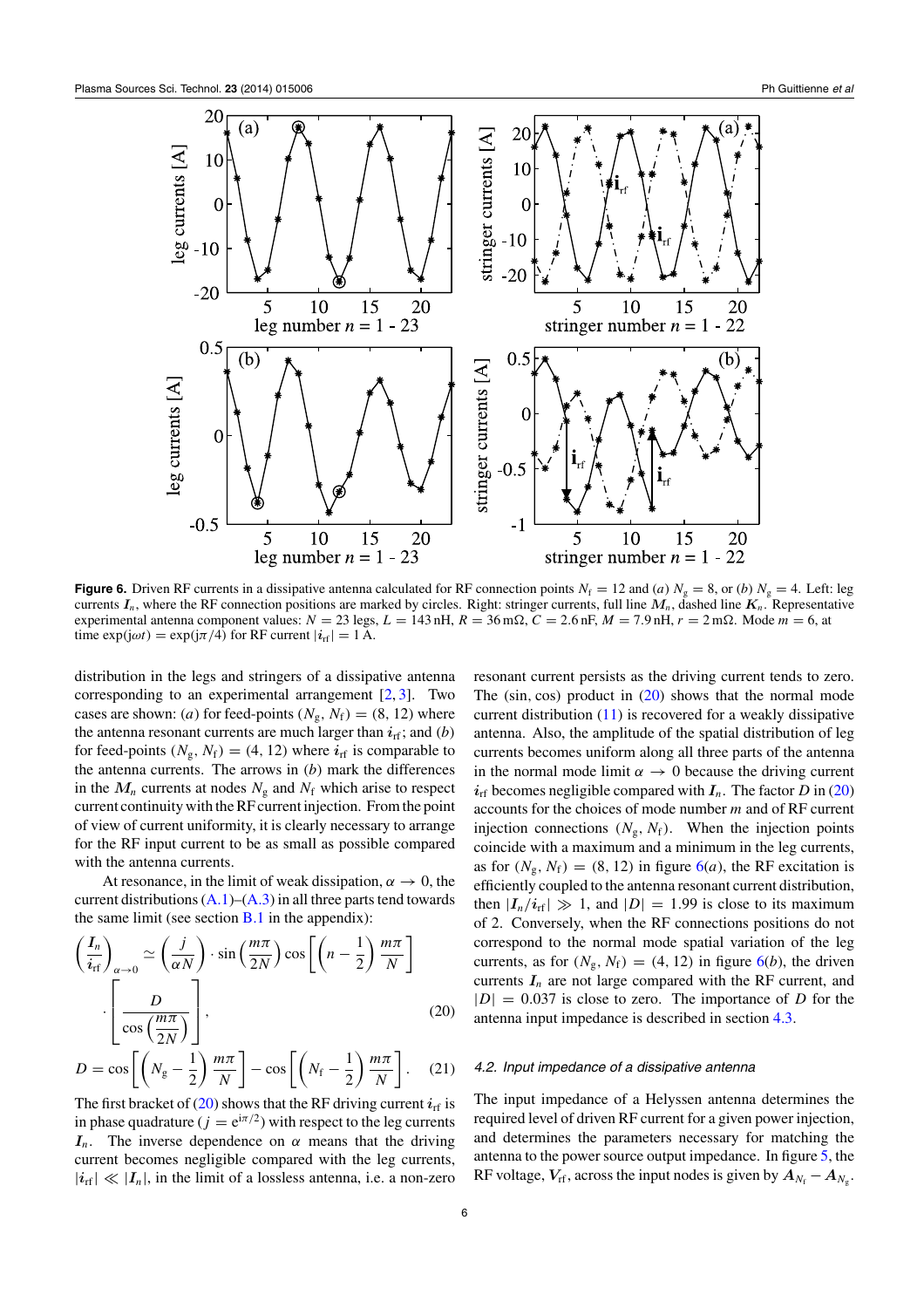<span id="page-6-0"></span>

**Figure 7.** Real input impedance as a function of mode number for the same antenna component values as in figure [6.](#page-5-0) RF connections  $(N_g, N_f) = (8, 12)$ . Lines using the exact expression (23); points using the approximation (27).

From [\(16\)](#page-4-0),

$$
V_{\rm rf} = [Z_1(N_{\rm f} - N_{\rm g})i_{\rm rf} - Z_2(I_{N_{\rm f}} - I_{N_{\rm g}})]/2.
$$
 (22)

The exact expression for the antenna input impedance  $Z_{\text{in}} =$  $V_{\text{rf}}/i_{\text{rf}}$  follows directly using [\(A.2\)](#page-10-0) to give

$$
Z_{\rm in} = \frac{Z_1}{2}(N_{\rm f} - N_{\rm g}) + Z_2 F_{(\gamma, N)} G, \tag{23}
$$

where  $\mathbf{F}_{(\gamma, N)}$  is given by [\(A.4\)](#page-10-0), and  $\mathbf{G}_{(\gamma, N_{\rm g}, N_{\rm f}, N)}$  is a form factor which accounts for the influence of the general configuration of the RF connection positions:

$$
G = (\cosh \gamma (N - 2N_{\rm f} + 1) + \cosh \gamma (N - 2N_{\rm g} + 1))/2
$$
  
+ 
$$
\cosh \gamma N - \cosh \gamma (N - N_{\rm g} - N_{\rm f} + 1)
$$
  
- 
$$
\cosh \gamma (N + N_{\rm g} - N_{\rm f}).
$$
 (24)

The first term of the impedance expression  $(23)$  is the parallel combination of the two rows of  $(N_f - N_g)$  impedances  $Z_1$ between the RF driving current connections. The second term, proportional to  $Z_2$ , is periodic in mode number (and frequency) and is responsible for the series of peaks in the real input impedance shown in figure 7. The input impedance  $Z_{\text{in}}$  in (23) is exact for any values of component impedances  $Z_1$ ,  $Z_2$ , hence for any level of dissipation, and for the continuous range of frequencies.

The characteristic equation  $(6)$  for the dissipative antenna, using  $Z_1 = r + 1/(j\omega C) + j\omega M$  and  $Z_2 = R + j\omega L$ , is now

$$
\cosh \gamma \simeq \left[1 + \frac{M}{L} - \frac{1}{\omega^2 LC}\right] - j\left[\frac{R'}{\omega^3 L^2 C}\right],\tag{25}
$$

$$
R' \simeq R \left[ 1 - \omega^2 M C \left( 1 - \frac{r}{R} \frac{L}{M} \right) \right],
$$
 (26)

where  $R'$  is the combined effective resistance of  $R$  and  $r$ , and small resistances are assumed. By expanding  $cosh \gamma =$  $(\cosh \alpha)(\cos \beta) + j(\sinh \alpha)(\sin \beta)$  and equating real parts, we again find  $(8)$ , to first order in the small quantity  $\alpha$ , since then cosh  $\alpha \simeq 1$  (see section [B.1](#page-11-0) in the appendix). Hence the impedance peaks of the weakly dissipative antenna are at almost the same frequencies as the normal mode frequencies [\(9\)](#page-3-0). The values of *R* and *r* therefore do not alter the resonance frequencies to first order in  $\alpha$ , which is a useful property for the case of purely resistive loading due to plasma dissipation, because a fixed RF driving frequency can be used.

In the limit of weak dissipation, the real and imaginary parts of the antenna input impedance at the resonance of mode *m* can be approximated by (see section  $\overline{B.1}$  $\overline{B.1}$  $\overline{B.1}$  in the appendix):

$$
\Re(Z_{\rm in}^{\rm res}) \simeq \frac{\omega_m^2 L^2}{R'} (1 - w_m^2 MC) \frac{D^2}{2N},\tag{27}
$$

$$
\mathfrak{S}(\mathbf{Z}_{\text{in}}^{\text{res}}) \simeq \frac{(N_{\text{f}} - N_{\text{g}})}{2} \left[ \omega_m M - \frac{1}{\omega_m C} \right],\tag{28}
$$

where  $0 \n\t\leq D^2 \leq 4$ , using [\(21\)](#page-4-0). In figure 7, (27) gives a good approximation to the real part of the exact expression  $(23)$  at resonance for values above  $1 \Omega$ .

## *4.3. Optimization of the input impedance by choices of mode number and RF connection positions*

The antenna input impedance is influenced by the mode number *m* and the RF connection positions  $(N_g, N_f)$ . A high input impedance is necessary to minimize the RF injection current for a given power so that the antenna current sinusoidal distribution is as uniform as possible along the antenna.

The scaling of the antenna real input impedance is given by (27). For maximizing the real impedance, there is a general trend for high mode frequency *ωm* (low mode number) and low leg resistance *R*, which is strongly modulated by the connection configuration term,  $D^2$ , from [\(21\)](#page-4-0).

Figure [8](#page-7-0) represents a mapping of the antenna real input impedance  $\Re(Z_{\text{in}})$  in the  $(N_g, N_f)$  plane for mode  $m = 6$ . This is a graphical demonstration of the impedance modulation which is approximately proportional to  $D<sup>2</sup>$ . Once the number of legs *N* and the mode number *m* are chosen, the value of *D*<sup>2</sup> depends only on the antenna connection positions  $(N_g, N_f)$ . For each mode, the connection positions can be chosen to obtain a value close to the maximum,  $D^2 \simeq 4$ . For example, in figure [8,](#page-7-0)  $D^2 = 3.96$  for  $(N_g, N_f) = (8, 12)$  for which the real input impedance is close to the maximum 302  $\Omega$ , but  $D^2 = 0.0014$  for  $(N_g, N_f) = (4, 12)$  for which the real input impedance is only  $0.13 \Omega$ .

The choice of  $(N_g, N_f)$  is therefore a design parameter for the real input impedance of the driven antenna. To minimize the reactive component of the antenna input impedance at resonance, the connections should be as close together as possible (respecting  $D^2 \approx 4$ ) to give the lowest value of  $(N_f - N_g)$  according to (28).

Finally, for all the resonant modes, the peak values of real input impedance are approximately inversely proportional to the effective resistance  $R'$ , as shown by  $(27)$  and figure [9.](#page-7-0) When the antenna sustains a plasma, the dissipation due to the plasma load will increase the value of the antenna resistances, and consequently reduce the antenna input impedance. This is important in terms of RF power injection because it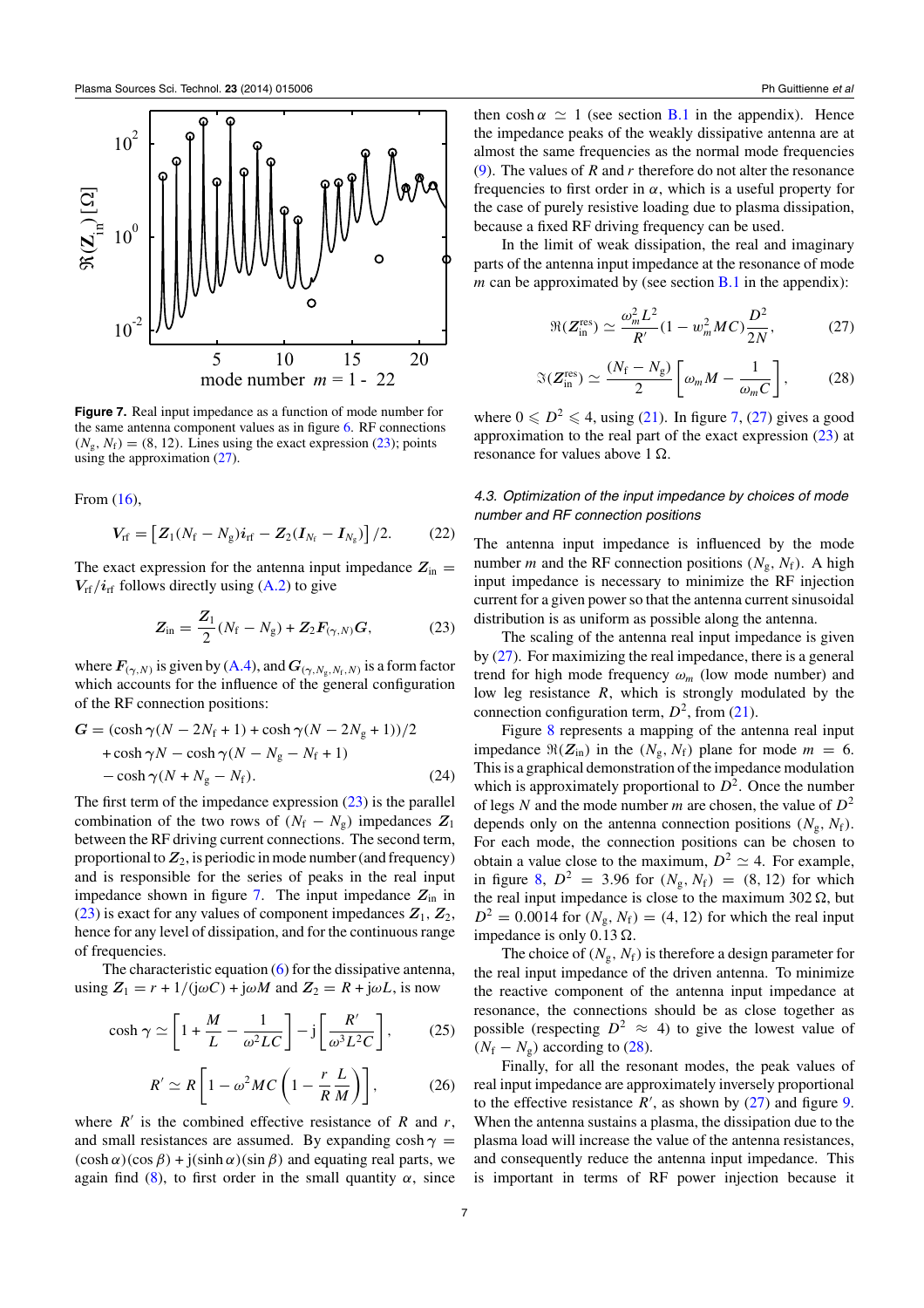<span id="page-7-0"></span>

**Figure 8.** Contour plot of the real part of the antenna input impedance,  $\Re(Z_{in})$ , using [\(23\)](#page-6-0) for continuum ranges of  $N_g$  and  $N_f$ . The relevant values of real input impedance correspond to integer values of  $(N_g, N_f)$ . The contours are from 301  $\Omega$  (the innermost circles) down to 1  $\Omega$  in 50  $\Omega$  intervals. Mode  $m = 6$ , and the same antenna component values as for figure [6.](#page-5-0)

means that the conditions for impedance matching between a load and a RF generator with  $50 \Omega$  output impedances can already be almost fulfilled. In contrast, conventional largearea RF plasma sources, capacitively or inductively coupled, present almost purely imaginary input impedances which tend towards zero or very high values, respectively, with increasing source area.

## *4.4. Antenna input current for constant power injection*

We now consider the RF current in a dissipative planar antenna for a given RF power input  $P_{\text{rf}}$ . An approximate scaling law for the driving RF current amplitude  $i_{\text{rf}} = |\mathbf{i}_{\text{rf}}|$  is obtained from  $P_{\text{rf}} = \Re(Z_{\text{in}}^{\text{res}})(\hat{i}_{\text{rf}})^2/2$  and [\(27\)](#page-6-0) so that

$$
\hat{i}_{\rm rf} \simeq \frac{2}{\omega_m L|D|} \sqrt{\frac{P_{\rm rf} N R'}{(1 - w_m^2 M C)}}.\tag{29}
$$

The RF current for a given power is minimized for optimum connection configurations having the maximum value  $|D| = 2$ .

As an example, figure  $10$  shows the dependence of  $i<sub>rf</sub>$ on the leg resistance *R* for different positions  $N<sub>g</sub>$  of the RF return connection, with  $N_f = 12$ . According to figure 8, the antenna input impedance is maximized by choosing  $N<sub>g</sub> = 8$ . Therefore, at fixed input power, the input current is lower for  $N_g = 8$  than for all other ground connections in figure 10.

## *4.5. Perturbations to the normal mode phase distribution due to the RF driving current*

The properties of normal modes, such as a uniform sinusoidal distribution of the leg currents along the antenna, and phase equality of all the oscillating leg currents, are ideal for using the antenna as a uniform plasma source. However, the injection of the RF driving current  $i_{\text{rf}}$  is also a perturbation to the normal



**Figure 9.** The real input impedance at resonance as a function of the effective resistance  $R'$ , for modes  $m = 2, 5, 6, 8$ . Lines using the exact expression [\(23\)](#page-6-0); points using the approximation [\(27\)](#page-6-0). Connection positions  $(N_g, N_f) = (8, 12)$ ; antenna component values as for figure [6.](#page-5-0)



**Figure 10.** Amplitude of the input current  $\hat{i}_{\text{rf}}$  at 100 W RF power, as a function of leg resistance, for ground connections  $N_g = 3$ , 6, 8 and 10, with  $N_f = 12$  and mode  $m = 6$ . Lines using the exact expression [\(23\)](#page-6-0); points using the approximation [\(27\)](#page-6-0). Antenna component values as for figure [6.](#page-5-0)

mode phase distribution because of its non-zero amplitude and its phase quadrature (see  $(20)$ ) relative to the antenna currents. Figure [11](#page-8-0) shows the leg currents as a function of time,  $I_n(t)$ , and their phase  $\phi_n$  relative to the RF current, using  $(A.1)$  to [\(A.3\)](#page-10-0), where  $I_n = \hat{I}_n \exp(j\phi_n)$ .

Figure  $11(a)$  $11(a)$  corresponds to a quasi-non-dissipative antenna ( $R = 36$  m $\Omega$ ) with optimum connection positions  $(N_g, N_f) = (8, 12)$  excited at its  $m = 6$  resonance frequency with RF current  $\hat{i}_{\text{rf}} = 1$  A. The leg currents are temporally in phase and their amplitude follows the sinusoidal distribution expected according to the normal mode expressions [\(11\)](#page-3-0).

Figure  $11(b)$  $11(b)$  shows the perturbation to the current phase equality for higher leg resistance  $R = 1 \Omega$ : The more resistive the antenna legs, the lower the input impedance (see  $(27)$ ),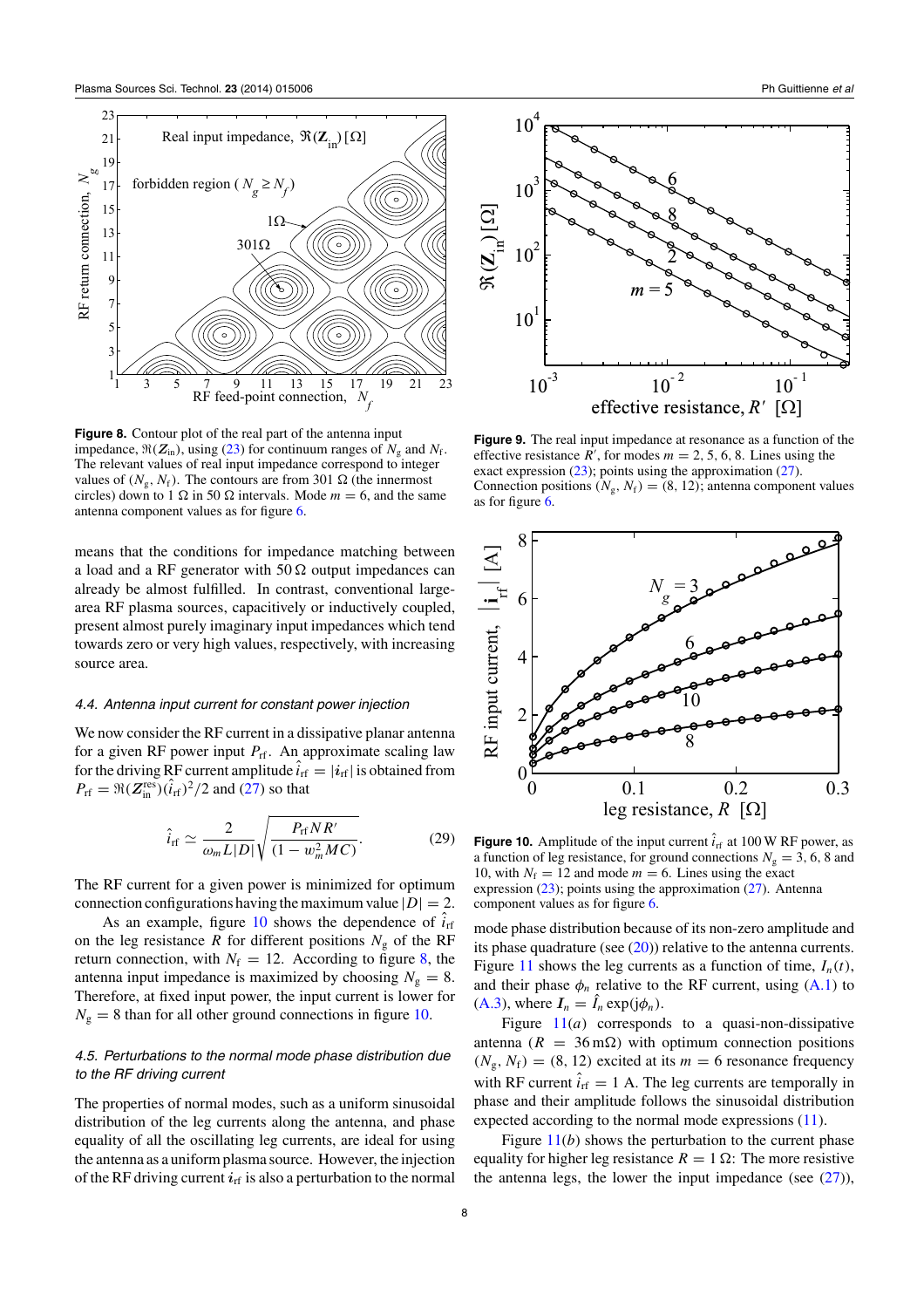<span id="page-8-0"></span>

**Figure 11.** Left: currents in all the antenna legs, and the RF current, as a function of time for one RF period at 13.56 MHz. Right: their phases referenced to the RF feed-point driving current at 90°, for  $i_{\text{rf}} = 1 \text{ A}$ . *(a)* Optimum connections  $(N_g, N_f) = (8, 12)$  and low leg resistance  $R = 36$  m $\Omega$ ; (*b*) optimum connections but high leg resistance,  $R = 1 \Omega$ ; (*c*) low leg resistance ( $R = 36$  m $\Omega$ ) but non-optimum connections  $(N_g, N_f) = (4, 12)$ . The phases for the RF driving current are labelled by  $i_{rf}$ . Mode  $m = 6$ , with antenna component values as for figure [6](#page-5-0) unless otherwise stated.

and the lower the leg currents with respect to the RF current. The equivalent circuit approach in section 5 will be used to estimate the increase in the effective leg resistance due to plasma loading.

Figure 11(*c*) shows the effect of the connection configuration *D* on the phase equality of the antenna currents by changing the ground connection position to  $N_g = 4$ . The current phase equality is strongly perturbed even though the leg resistance has the same low value as for figure 11(*a*). The perturbed distribution is due to the low input impedance associated with the  $N_g = 4$  feeding configuration.

Since dissipative coupling to the plasma increases the value of  $R$ , it is all the more important that the connection configuration be chosen so that  $D^2 \simeq 4$  to obtain the maximum value of the real input impedance. In terms of plasma generation, situations (*b*) and (*c*) would cause non-uniformities in heating and electron density. To maintain the amplitude uniformity and phase equality of normal modes, it is therefore necessary that the leg current amplitude be as large as possible compared with the RF current, which is obtained for high input impedance.

## **5. Parallel resonance approximation for the input impedance near to a resonance frequency**

In the neighborhood of a resonance frequency, each peak in figure [7](#page-6-0) has a form similar to the parallel resonance behavior measured experimentally [\[2\]](#page-11-0) with and without plasma, as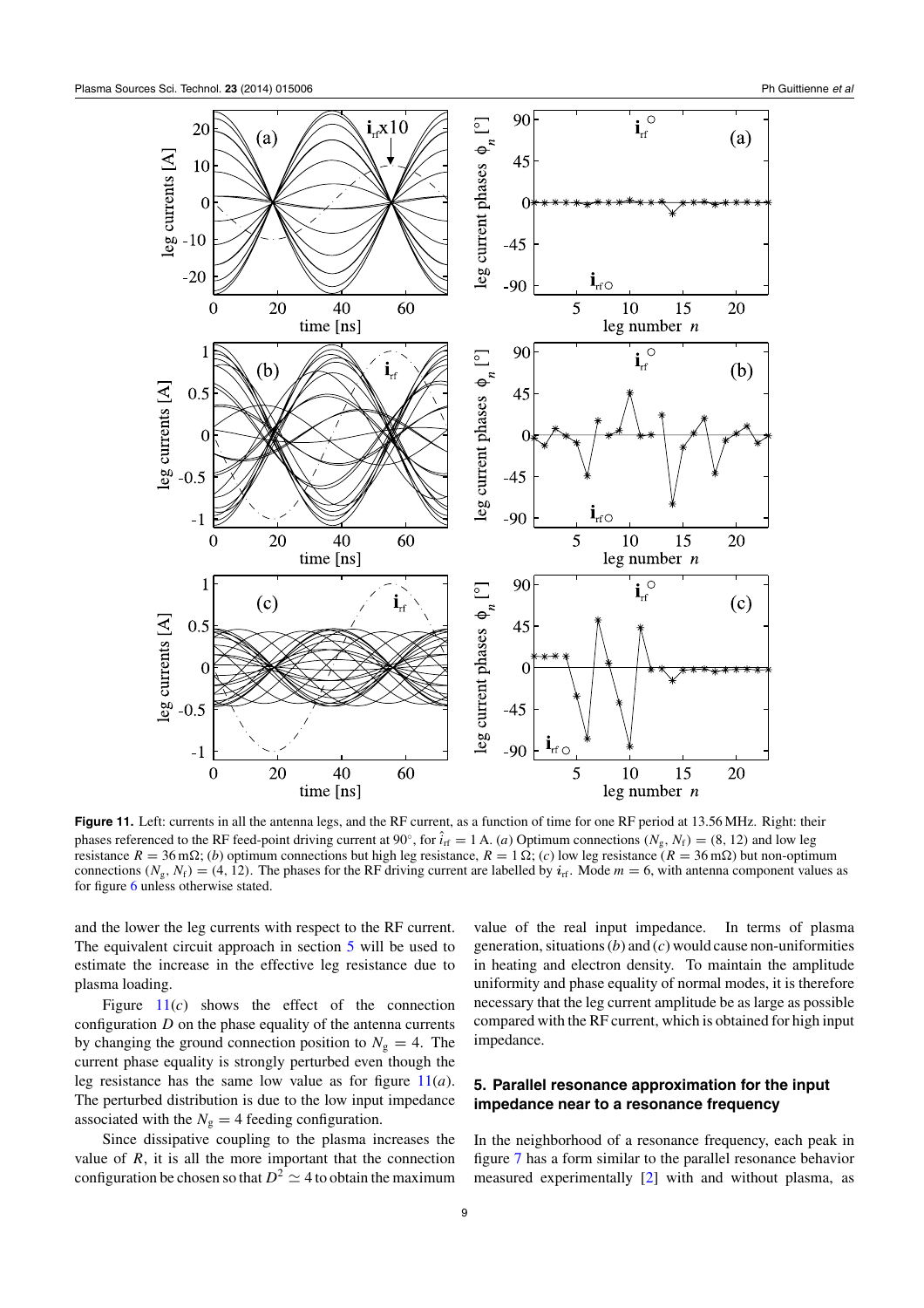<span id="page-9-0"></span>

**Figure 12.** An equivalent circuit, in the neighborhood of a mode resonance, for the dissipative antenna shown in figure [5](#page-4-0) with the components of figure [1.](#page-1-0) Using (30) to (35), this circuit accounts for all the antenna components *L, R,C,M, r*, the mode number *m*, and general RF connection positions  $(N_g, N_f)$ .

shown in figure [2.](#page-2-0) A model of the antenna impedance is useful to understand how the individual antenna components are related to the equivalent parallel resonance circuit parameters which can be conveniently measured. The effect of plasma loading on the antenna can then be deduced from the equivalent circuit parameters.

To interpret the antenna impedance behavior close to resonance, we consider an approximation for *Z*in by expansion of [\(23\)](#page-6-0) in terms of a small deviation d*ω* from a resonance frequency  $\omega_m$  (see section **[B.2](#page-11-0)** in the appendix). It is found that the input impedance  $(23)$  of the dissipative antenna in the neighborhood of the*m*th mode resonance can be represented by an impedance  $Z_1(N_f-N_g)/2$  in series with a parallel resonance equivalent circuit, as shown in figure 12. The equivalent circuit parameters are as follows:

$$
Z_{\text{in}}^{\text{eq}} \simeq \frac{Z_1}{2} (N_{\text{f}} - N_{\text{g}}) + \frac{1}{Y_{\text{eq}}},
$$
 (30)

$$
Y_{\text{eq}} = \frac{1}{R_{\text{eq}}Q^2} \left[ 1 + j2Q \frac{\text{d}\omega}{\omega_m} \right],\tag{31}
$$

$$
R_{\text{eq}} = R'(1 - \omega_m^2 MC) \frac{D^2}{2N},\tag{32}
$$

$$
L_{\text{eq}} = L(1 - \omega_m^2 MC) \frac{D^2}{2N},
$$
 (33)

$$
Q = \omega_m L_{\text{eq}} / R_{\text{eq}} = \omega_m L / R', \qquad (34)
$$

$$
C_{\text{eq}} = \frac{C \left[ 1 - \cos \left( \frac{m \pi}{N} \right) \right]}{(1 - \omega_m^2 M C)^2} \frac{2N}{D^2}.
$$
 (35)

The values of *R*eq*, L*eq*, C*eq can be uniquely determined for each mode number *m* by measuring the antenna impedance in the neighborhood of the *m*th resonance. The angular frequency at resonance,  $\omega_m = 1/\sqrt{L_{eq}C_{eq}}$ , is the same expression as for the normal mode resonance in [\(9\)](#page-3-0). Also, the real input impedance at resonance of the equivalent circuit,  $R_{eq}Q^2$ , is identical to the previous expression  $(27)$ . The quality factor *Q* of the equivalent circuit represents the *Q* factor of the whole antenna system  $[5]$ : it is given in terms of the antenna individual components  $L, R, C, M, r$  and the mode number *m* using (34) and [\(26\)](#page-6-0). Once the series impedance  $Z_1(N_f - N_g)/2$  is accounted for, *Q* is in fact independent of the RF connection positions. The equivalent circuit approximation is indistinguishable from the exact impedance  $(23)$  for the conditions in figure [2.](#page-2-0)

## *5.1. The measured effect of plasma excitation on the antenna impedance*

Figures [2\(](#page-2-0)*a*) and (*b*) show the antenna impedance measured around mode  $m = 6$  without plasma, and with plasma, respectively [\[2\]](#page-11-0). The fitted parameters  $(C_{eq}, L_{eq}, R_{eq})$  are  $(13.13 \text{ nF}, 10.55 \text{ nH}, 2.65 \text{ m}\Omega)$  without plasma, and  $(15.09 \text{ nF},$ 9.166 nH, 6.68 m $\Omega$ ) with plasma. The impedance of the resonant antenna can easily be measured with sufficient accuracy using voltage and current probes, in contrast to the highly reactive impedance of capacitive or inductive reactors where a small error in the phase difference between voltage and current near  $\pm 90^\circ$  results in large errors. The antenna input impedance at resonance decreases strongly from 302 to  $90 \Omega$  when the plasma is excited. In contrast, the 13.525 MHz antenna resonance frequency increases by only about 7 kHz in the presence of plasma: for this experimental situation, it is found that the measured relative changes in *L*eq and  $C_{\text{eq}}$  are such that their product, and thus  $\omega_m = 1/\sqrt{L_{\text{eq}}C_{\text{eq}}}$ , remains almost the same when the plasma is excited. As a first step to understanding the coupling between antenna and plasma  $[14, 16, 25]$  $[14, 16, 25]$  $[14, 16, 25]$  $[14, 16, 25]$  $[14, 16, 25]$ , the effect of the plasma on the antenna component values *L, R,C,M, r* will now be calculated from the parallel resonance measurements  $C_{eq}$ ,  $L_{eq}$ ,  $R_{eq}$  using the antenna equivalent circuit model above.

For analysis in terms of the antenna components, *C* is taken to be a constant equal to the capacitor's nominal value,  $C = 2.6$  nF, since the plasma sheath capacitive coupling is not expected to be more than a few pF. The capacitances *C* built into the resonant antenna are, in fact, much larger than the small parasitic capacitances found in conventional coil antennas used for inductively coupled plasma sources. For  $N = 23$  legs and RF connections  $(N_g, N_f) = (8, 12)$ , the value of  $D^2 = 3.96$ is close to optimum. Using  $(30)$ – $(35)$  it is now possible to calculate the antenna component values:

(i) Without plasma, at resonance frequency 13.525 MHz, the calculated inductances  $M = 7.9$  nH, from (35), and  $L =$ 143 nH, from (33), are in reasonable agreement with the experimental component estimations [\[2\]](#page-11-0), 6 nH and 156 nH respectively. The calculated range of the leg resistance is  $36 < R < 42 \text{ m}\Omega$ , using [\(26\)](#page-6-0) and (32), depending on whether the resistances *r, R* are in proportion to their associated inductances  $M, L$ , respectively (so that  $\frac{r}{R} \frac{L}{M} = 1$ , whereupon  $r = 2 \text{ m}\Omega$ ), or negligibly small  $(r = 0)$ . These were used as the example parameters throughout this work, as given in the caption of figure  $6(a)$  $6(a)$ .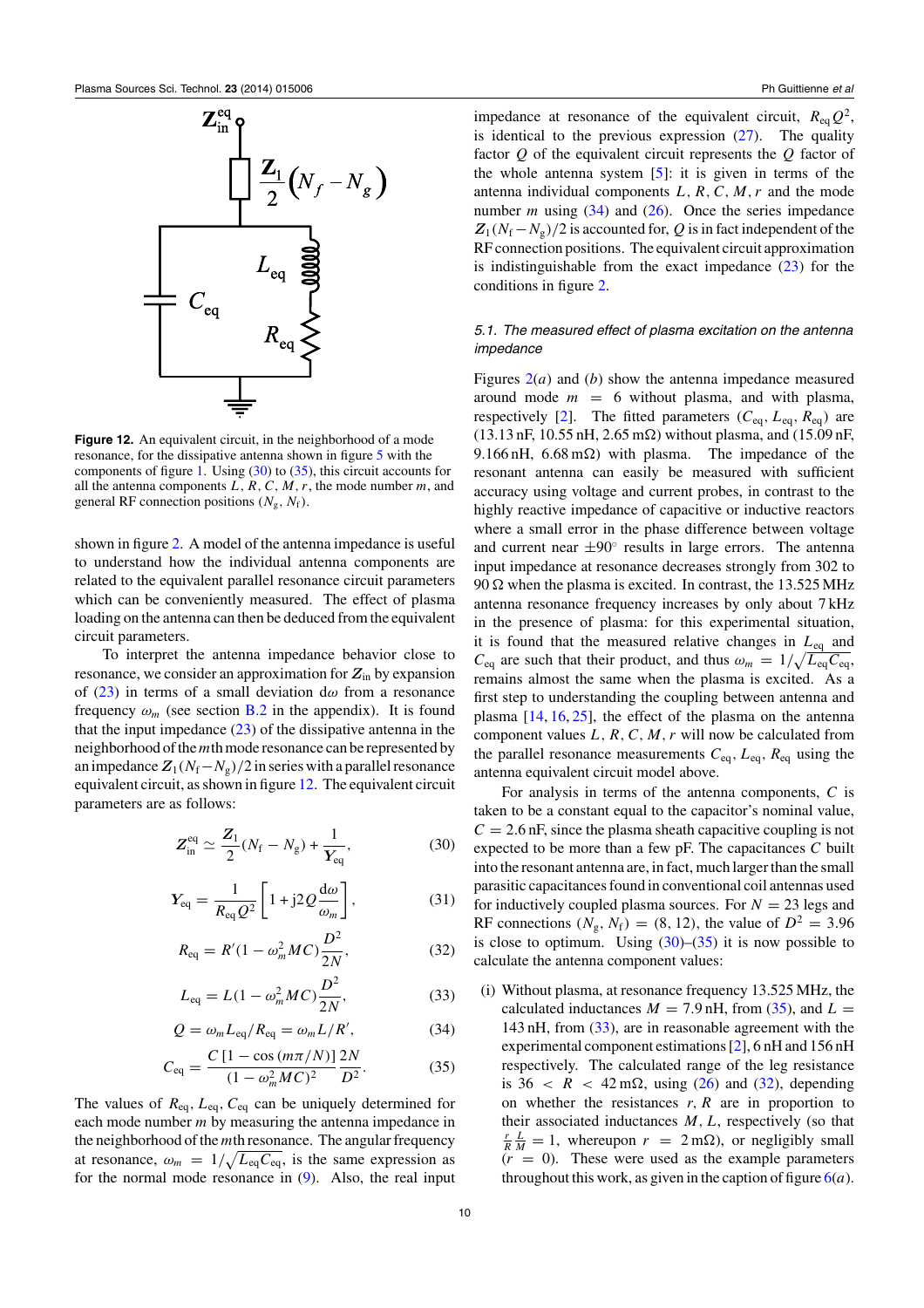<span id="page-10-0"></span>(ii) With plasma, at resonance frequency 13.532 MHz, the calculated inductances are now  $M = 10.7$  nH and  $L =$ 134 nH. The calculated range of the leg resistance is  $97 < R < 122 \text{ m}\Omega$ , again depending on how *r* is estimated. The strong increase in resistance *R* due to plasma loading (see figure [3](#page-2-0) and accompanying text) is not so large as to perturb the phase equality of the leg currents. The leg inductance *L* has diminished by 9 nH, whereas the small inductance *M* is estimated to increase by almost 3 nH. The error is estimated to be not more than 1 nH for both inductances. On the basis of this model, the increase in *M* in [\(35\)](#page-9-0) accounts for the measured increase in *C*eq which is responsible for the almost-unchanged resonance frequency when the plasma is excited. The decrease in *L* could be interpreted as the consequence of inductive coupling between the antenna and the plasma  $[14, 16, 25]$  $[14, 16, 25]$  $[14, 16, 25]$  $[14, 16, 25]$  $[14, 16, 25]$  as discussed in section [2.](#page-1-0) However, the apparent increase in *M* cannot be understood on this basis since plasma inductive coupling would be expected to decrease the inductance of all conducting elements. In fact, the observed frequency shift is not only determined by inductive coupling to the plasma but also by the partial screening by the plasma of the mutual inductances between the legs [\[7\]](#page-11-0). The estimations of changes in resistance and inductance remain valid, but an analysis of plasma parameters based on section [2](#page-1-0) and antenna input impedance measurements would require knowledge of the inductance change due to transformer coupling, separately from the mutual impedance effect. However, the consideration of mutual inductances is beyond the scope of this paper. The real input impedances with and without plasma, calculated at resonance using [\(27\)](#page-6-0) or  $R_{\text{eq}}Q^2$ , are consistent with the measured values.

To summarize, the dominant effect of plasma excitation on the antenna is to triple the effective resistance of its legs. This is due to antenna coupling with the dissipative plasma. For this example, the measured resonance frequency remains almost the same when the plasma is excited, due to changes in the antenna inductances on the basis of this model. For use as an industrial plasma source [\[4\]](#page-11-0), this is convenient because a fixed frequency RF power generator can be used, and the dominantly real input impedance near to antenna resonance avoids strong reactive currents and voltages in the RF power feeding which presents problems for conventional large-area plasma sources. However, it remains difficult to understand the details of antenna inductive coupling to the plasma with this first modeling approach: for this, other mode frequencies will have to be investigated, including an analysis of the mutual inductances between the antenna elements [\[5\]](#page-11-0).

#### **6. Conclusions**

A theoretical analysis of Helyssen resonant antennas is presented to aid antenna design for its development as a plasma source for industrial applications. Analytical expressions are given for the leg currents and the input impedance for arbitrary antenna impedances, and for any level of dissipation. Approximations are given for the case of a weakly dissipative

high-pass antenna to provide simple scaling laws. The antenna can be represented by a simple equivalent circuit which includes a parallel resonance circuit as shown by experiments with and without plasma. Measurements of the equivalent circuit during plasma excitation were interpreted in terms of the antenna component values. Inductive coupling to the dissipative plasma tripled the leg effective resistance, whereas the resonant frequency was almost unchanged in this case: the change in resonant frequency depends on both plasma inductive coupling and on plasma screening of mutual inductances, which is more difficult to interpret than the increase in effective resistance due to power dissipation in the plasma.

To design a planar antenna for an inductively coupled plasma source, it was shown that a high input impedance is necessary to maintain the current amplitude uniformity and phase equality which are the desirable properties of normal modes. This can be achieved by optimal choice of RF connection positions for a given mode number in a weakly dissipative antenna. The dominantly real input impedance near to antenna resonance avoids the problem of strong reactive currents and voltages in the matching box and RF power connections found in conventional large-area plasma sources. Further improvements to the model will require consideration of mutual inductances.

#### **Acknowledgments**

The authors thank M Chesaux for many useful comments. This work was supported by Swiss Commission for Technology and Innovation grant no 9896.2 PFIW-IW.

## **Appendix A. The currents in the three parts of the antenna**

The solution for the currents in the dissipative antenna is obtained by finding the constants  $a_1$  and  $a_2$  for the currents  $I_n$  in [\(7\)](#page-3-0) for each part of the antenna. These six constants are found using the boundary conditions at both ends (as in section [3.2\)](#page-3-0) and with respect to current continuity between the different parts at nodes  $n = N_g$  and  $n = N_f$ . After some algebra, the leg currents for the general configuration of figure [5](#page-4-0) are

$$
I_n^{\text{I}} = i_{\text{rf}} F_{(\gamma, N)} \left[ \cosh g_1 + \cosh g_{2a} - \cosh g_3 - \cosh g_{4a} \right],
$$
  
\n
$$
I_n^{\text{II}} = i_{\text{rf}} F_{(\gamma, N)} \left[ \cosh g_1 + \cosh g_{2b} - \cosh g_3 - \cosh g_{4a} \right],
$$
\n(A.1)

$$
I_n^{\text{II}} = i_{\text{rf}} F_{(\gamma, N)} \left[ \cosh g_1 + \cosh g_{2b} - \cosh g_3 - \cosh g_{4a} \right],\tag{A.2}
$$

$$
I_n^{\text{III}} = i_{\text{rf}} F_{(\gamma, N)} \left[ \cosh g_1 + \cosh g_{2b} - \cosh g_3 - \cosh g_{4b} \right],\tag{A.3}
$$

$$
F_{(\gamma,N)} = \frac{\tanh(\gamma/2)}{2\sinh(\gamma N)},
$$
\n(A.4)

where the arguments of the cosh functions

(i) 
$$
g_1 = \gamma (n - 1 + N_g - N)
$$
,  
\n(ii)  $g_{2a} = \gamma (n - N_g + N)$ ,  
\n(iii)  $g_{2b} = \gamma (n - N_g - N)$ ,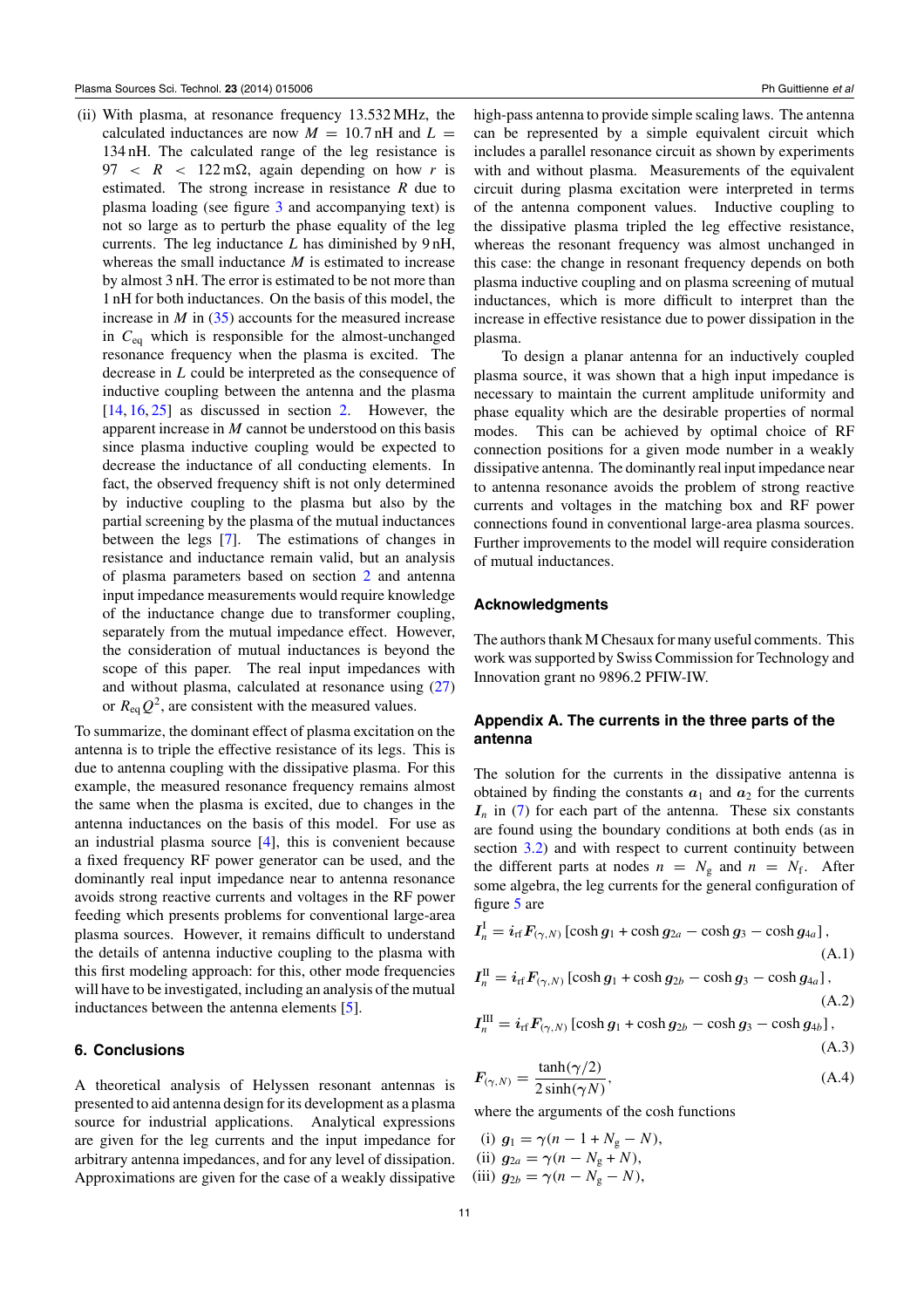<span id="page-11-0"></span>(iv) 
$$
g_3 = \gamma (n - 1 + N_f - N)
$$
,

$$
(v) g_{4a} = \gamma (n - N_f + N),
$$

$$
(vi) g_{4b} = \gamma (n - N_f - N),
$$

represent the influence of the chosen RF connection positions  $(N_g, N_f)$ . From  $(A.1)$ – $(A.3)$  it can be seen that the current flow in each element of a dissipative antenna is proportional to the driving current  $i_{\text{rf}}$ , varies non-linearly with  $\gamma$  (via *F*), and depends on the RF connection positions. The importance of these three factors for the antenna input impedance, the antenna currents, and their phases is discussed in sections [4.2–](#page-5-0)[4.4.](#page-7-0)

### **Appendix B. Approximations by expansion in the small term** *α*

#### *B.1. Approximations at resonance*

The factor  $F_{(\gamma,N)}$ , defined in [\(A.4\)](#page-10-0), is used for the leg currents  $(A.1)$ – $(A.3)$  and the input impedance  $(23)$ . For the limit of small attenuation per section,  $\alpha \ll 1$ , the numerator tanh $(\gamma/2) \simeq \tanh(i\beta/2) = i\tan(\beta/2)$ . In the denominator, sinh $(\gamma N)$  can be expanded as  $sinh(\alpha N) cos(\beta N)$  +  $\text{j} \cosh(\alpha N) \sin(\beta N)$  and since  $\sin(\beta N) = \sin(m\pi) = 0$  for normal modes, we have  $sinh(\gamma N) \simeq \alpha N(-1)^m$  for  $\alpha N \ll 1$ . One expression for  $F_{(\gamma,N)}$  at resonance is therefore

$$
F_{(\gamma,N)}^{\text{res}} \simeq \frac{j \tan\left(\frac{m\pi}{2N}\right)}{2(-1)^m \alpha N}.
$$
 (B.1)

Expansion of the sums of four cosh terms in  $(A.1)$ – $(A.3)$  in the limit of small *α* gives  $2(-1)^m \cos[(n - \frac{1}{2})\frac{m\pi}{N}]$ *D* for all three of the sums. Taking the product with  $(B.1)$  gives the normal mode approximation for the current distribution in [\(20\)](#page-4-0).

 $F^{\text{res}}_{(\gamma,N)}$  can also be expressed in terms of *L*, *R*, *C*, *M*, *r* by expanding the characteristic equation as in  $(25)$ . Equating real parts gives  $\cos \beta \simeq [1 + \frac{M}{L} - \frac{1}{\omega_m^2 LC}]$  at resonance, and equating imaginary parts gives

$$
\alpha \sin \beta \simeq -\frac{R'}{\omega^3 L^2 C},\tag{B.2}
$$

for  $\alpha \ll 1$  so that cosh  $\alpha \approx 1$ . For the example parameters in the caption of figure  $6(a)$  $6(a)$ ,  $\alpha = 0.0015$  and cosh  $\alpha = 1$ , to 6 decimal places. Using  $\tan \frac{\beta}{2} \equiv (1 - \cos \beta)/\sin \beta$  in (B.1) gives the alternative expression

$$
F_{(\gamma,N)}^{\text{res}} \simeq \frac{-j\omega_m L (1 - w_m^2 MC)}{2(-1)^m NR'}, \tag{B.3}
$$

at resonance. In the expression for the input impedance  $(23)$ , expansion of the cosh terms in *G* for small  $\alpha$  gives  $(-1)^m D^2$ . In the limit of weak dissipation,  $Z_2 \simeq j\omega L$  and hence the input impedance  $(23)$  at resonance can be approximated by  $(27)$  for the real part and  $(28)$  for the imaginary part.

#### *B.2. Approximations near to resonance*

Normal modes excited in a lossless antenna present a discrete frequency spectrum whereas driven currents in a dissipative antenna exhibit a continuous spectrum, with peaks of real impedance at the normal mode resonance frequencies to first order in  $\alpha$  (see [\(25\)](#page-6-0)). For a dissipative antenna, therefore, the mode frequency has continuous values and we consider a small variation in angular frequency  $d\omega$  about  $\omega_m$ , so that  $\omega = \omega_m + d\omega$ . This corresponds to a mode variation dm about mode number *m* (where d*m*  $\ll$  1). Whereas sin( $\beta N$ ) =  $sin(m\pi) = 0$  for normal modes, we now have  $sin(\beta N) =$  $\sin[(m + dm)\pi] = \cos(m\pi)\sin(\pi dm) \simeq (-1)^m \pi dm$  in the proximity of mode *m*. Expansion of sinh*(γN )* now gives

$$
\sinh(\gamma N) \simeq (\alpha N + j\pi \, dm)(-1)^m \tag{B.4}
$$

in the immediate neighborhood of the *m*th resonance, for  $\alpha N \ll 1$ . We now consider

$$
\frac{1}{F_{(\gamma,N)}^{\text{eq}}} = \frac{2 \sinh(\gamma N)}{\tanh(\gamma/2)} \n\approx \frac{2(-1)^m [(\alpha \sin \beta)N + j(\sin \beta)\pi \, dm]}{j(1 - \cos \beta)},
$$
\n(B.5)

where  $\sin \beta = -(2N/\pi \omega_m^3 LC)(d\omega/dm)$  is obtained by differentiating  $\cos \beta \simeq [1 + (M/L) - (1/\omega_m^2 LC)]$  with respect to  $m$ . Substituting into  $(B.5)$  and using  $(B.2)$ gives an approximation for the input impedance  $(23)$  in the neighborhood of the *m*th mode resonance:

$$
Z_{\text{in}}^{\text{eq}} \simeq \frac{Z_1}{2} (N_{\text{f}} - N_{\text{g}}) + \frac{(1 - w_m^2 MC)D^2}{2NY_{\text{par}}},
$$
 (B.6)

where  $Y_{\text{par}}$  is the admittance of a parallel resonance circuit having *C* in parallel with the series combination of *L* and *R* :

$$
Y_{\text{par}} \simeq \frac{1}{R'Q^2} \left[ 1 + j2Q \frac{d\omega}{\omega_m} \right],\tag{B.7}
$$

and  $Q = \omega_m L/R'$  is the quality factor of the antenna at the resonance frequency of the *m*th mode. Expressions [\(30\)](#page-9-0)–[\(35\)](#page-9-0) follow directly.

#### **References**

- [1] Lieberman M A and Lichtenberg A J 2005 *Principles of Plasma Discharges and Materials Processing* 2nd edn (Hoboken, NJ: Wiley)
- [2] Guittienne Ph, Lecoultre S, Fayet P, Larrieu J, Howling A A and Hollenstein Ch 2012 *J. Appl. Phys.* **111** [083305](http://dx.doi.org/10.1063/1.4705978)
- [3] Lecoultre S, Guittienne Ph, Howling A A, Fayet P and Hollenstein Ch 2012 *J. Phys. D: Appl. Phys.* **45** [082001](http://dx.doi.org/10.1088/0022-3727/45/8/082001)
- [4] Guittienne Ph, Fayet P, Larrieu J, Howling A A and Hollenstein Ch 2012 *55th Annual SVC (Surface Vacuum Coaters) Technical Conf. (Santa Clara, CA, 28 April–3 May)*
- [5] Jin J 1998 *Electromagnetic Analysis and Design in Magnetic Resonance Imaging* (Boca Raton, FL: CRC Press)
- [6] Guittienne Ph, Chevalier E and Hollenstein Ch 2005 *J. Appl. Phys.* **98** [083304](http://dx.doi.org/10.1063/1.2081107)
- [7] Hollenstein Ch, Guittienne Ph and Howling A A 2013 *Plasma Sources Sci. Technol.* **22** [055021](http://dx.doi.org/10.1088/0963-0252/22/5/055021)
- [8] Guittienne Ph 2010 Apparatus for large area plasma processing *Patent Specification* WO2010092433
- [9] Novikov A 2011 *Magn. Reson. Imag.* **29** [260](http://dx.doi.org/10.1016/j.mri.2010.08.001)
- [10] Pascone R J, Garcia B J, Fitzgerald T M, Vullo T, Zipagan R and Cahill P T 1991 *Magn. Reson. Imag.* **9** [395](http://dx.doi.org/10.1016/0730-725X(91)90428-O)